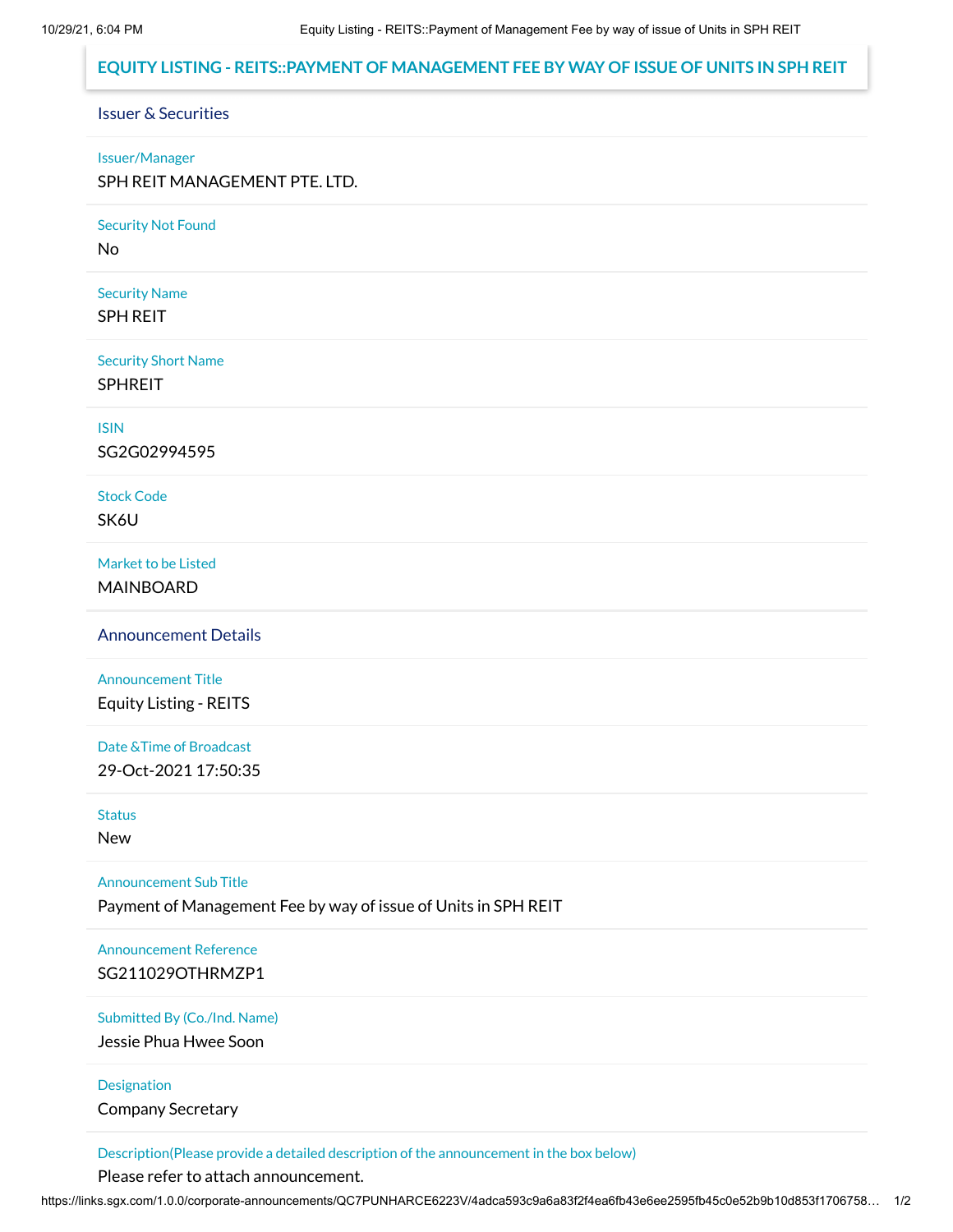| <b>Listing Details</b>                                         |
|----------------------------------------------------------------|
| Form of Issue<br>Registered                                    |
| <b>Primary Listing</b><br>No                                   |
| <b>Country of Primary Listing</b><br>Singapore                 |
| <b>Issue Date</b><br>29/10/2021                                |
| <b>Listing Date</b><br>01/11/2021 09:00:00                     |
| <b>Issue Currency</b><br>Singapore Dollar                      |
| <b>Trading Currency</b><br>Singapore Dollar                    |
| <b>Asset Class</b><br><b>REITS</b>                             |
| <b>Agent Details</b>                                           |
| Registrar<br>Boardroom Corporate & Advisory Services Pte. Ltd. |
| <b>Attachments</b>                                             |
| SGX Announcement - Payment of Management Fees 29.10.2021.pdf   |

Total size =78K MB